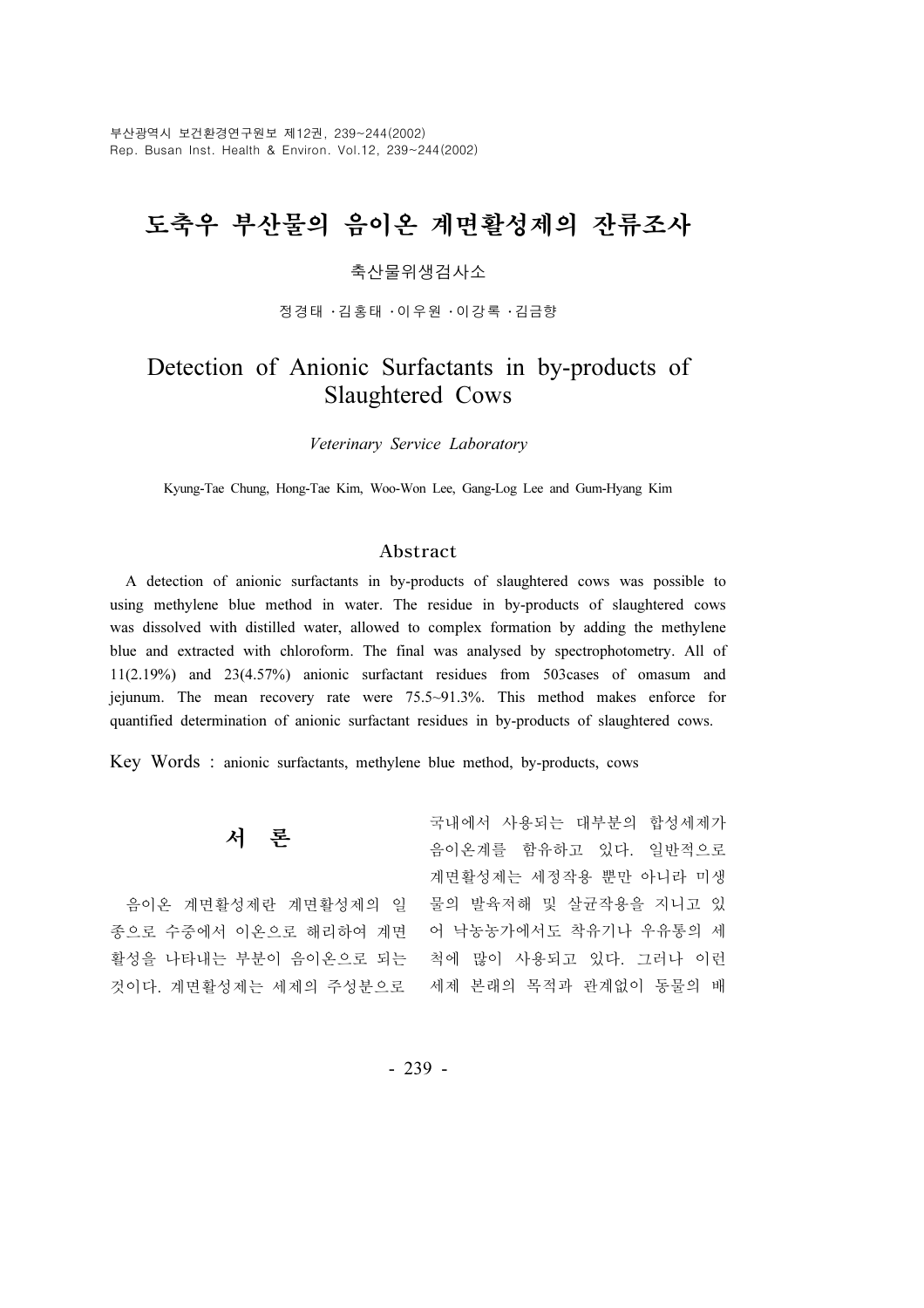만들어 클로르포름에 추출되어 유리하기 503건을 위생적으로 채취하여 냉장상태로 때문에 음이온 계면활성제의 오염과 관계 없이 높은 측정치를 나타낼 수도 있다 $^{7}$ .

도축우 부산물에 대한 음이온 계면활성 2. 공시약제 제에 관한 기준이나 잔류분석법이 국내․ 외를 통하여 확립되어져 있지 않고, 이에 대한 연구도 극히 미미한 실정으로 이에 대한 잔류분석법 개발 및 잔류조사의 필 요성이 제기되고 있다.

일반적인 계면활성제 분석법으로는 효 소반응을 이용한 acid phosphate 분석법  $1)$ , HPLC를 이용한 분석법 $2)$ , TLC법 $3)$ 등이 보고되었고, 이중 음이온 계면활성 제의 분석법으로 음용수나 하천수 또는 하수나 오수를 대상으로 한 방사성 측정 법<sup>4)</sup>, 흡광도법<sup>5)</sup>, 전기영동법<sup>6)</sup>, 메틸렌블 루법7) 등이 이용되고 있다.

이에 본 조사에서는 수질검사에서 가장 널리 사용되고 있는 메틸렌블루법을 응용 하여 도축우 부산물중 가장 널리 섭취되 고 있는 제3위 부분과 공장 부분을 채취 하여 음이온 계면활성제의 잔류분석 방법 확보 및 잔류량 조사를 목적으로 다음의 시험을 실시하였다.

# 재료 및 방법

# 1. 공시재료

관내 작업장에서 도축되는 소의 부산물 황산(1+35) 3ml를 넣어 둔다. 중 작업 (세척) 처리를 거쳐 경매되기 직 2) 시액준비

설물 (분뇨) 중에는 메틸렌블루와 착체를 전의 상태에서 제3위 부위와 공장 부위 각 시험실로 운송 시험재료로 사용하였다.

### 1) 메틸렌블루 용액

메틸렌블루(methylene blue : C<sub>16</sub>H<sub>18</sub>SCl ㆍ 3H<sub>2</sub>O) 0.025g을 증류수 100 {{이 녹여 사용하였다.

2) 표준용액

Sodium dodecylsulfate(SDS) 표준시 약 (Wako, Japan)을 일정량 증류수에 녹 여 사용하였다.

3) 알칼리성 붕산나트륨 용액

붕산나트륨(Sodium tetraborate : Na2B4O7․10H2O) 9.45g을 증류수에 녹여 500ml로 하고 0.4% 수산화나트륨 500 ㎖와 혼화하여 사용하였다.

# 3. 시험방법

### 1) 시험준비 조작

두 개의 250ml 분액깔때기 (A, B)를 준비하여 분액깔때기 (A) 에는 물 50ml, 분액깔때기 (B) 에는 물 100ml를 넣고 알 칼리성 붕산나트륨용액 10ml, 0.025% 메틸렌블루 용액 5ml 및 클로르포름 10 ㎖씩을 넣어 흔들어 섞고 정치하여 클로 르포름층을 버린다. 분액깔때기 (B)에는

- 240 -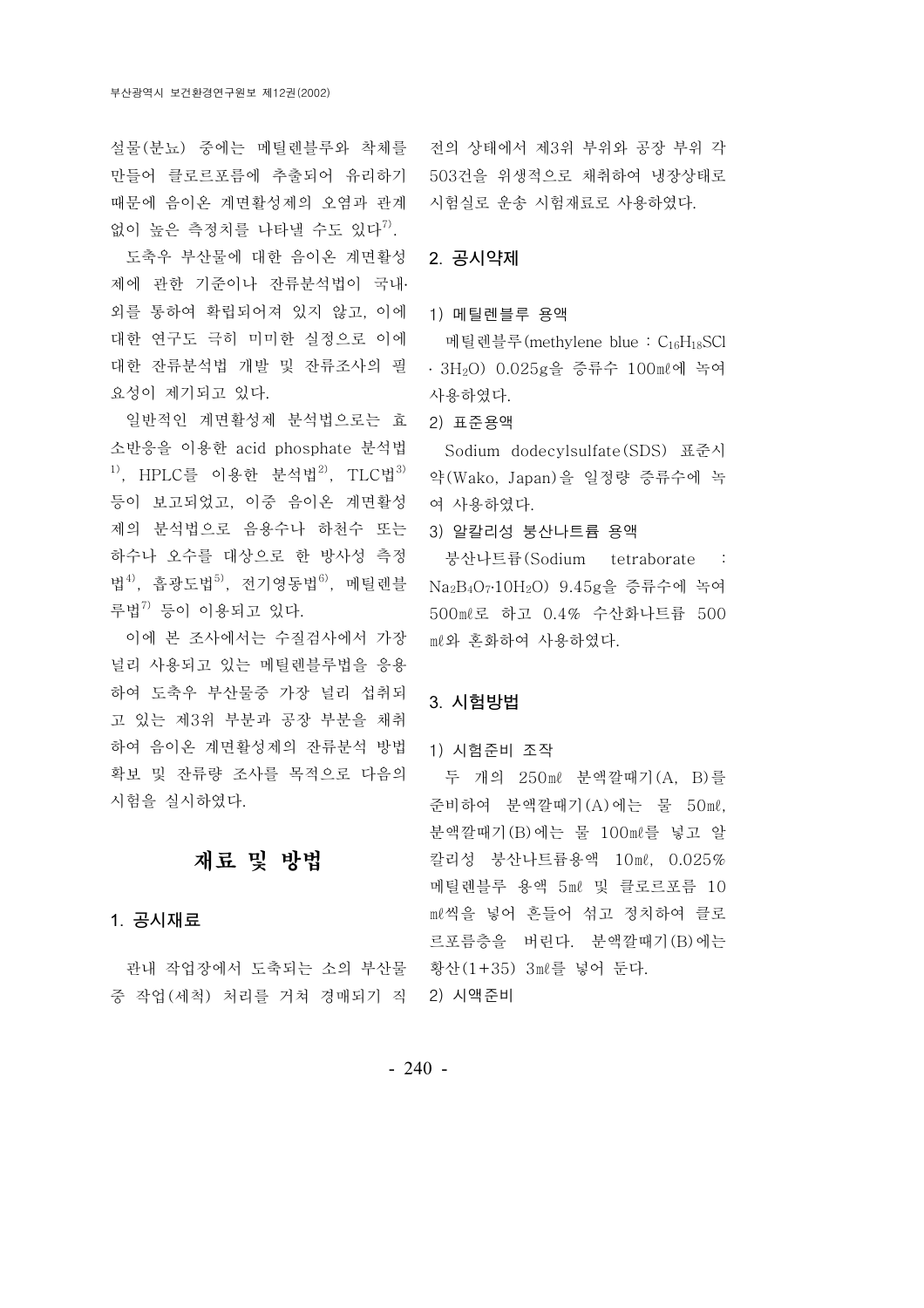제3위 및 공장부위 10g을 가위로 세절 하여 비이커에 넣고, 증류수 100ml를 넣 어 계면활성제를 녹여 내는 방법을 사용 하였다.

3) 시험방법

시액 50ml를 취하여 분액깔때기 (A)에 넣고 클로르포름 10ml를 넣어 1분간 흔 들어 섞은 다음 정치하고 클로르포름층을 취하여 분액깔때기 (B)에 옮겨 1분간 섞 고 정치한다.

클로르포름층을 미리 클로르포름으로 씻어 둔 탈지면을 이용 여과하여 여액을 25ml 용량플라스크에 옮긴다. 클로르포름 으로 표시선까지 채워 이 액의 일부를 650nm에서 spectrophotometer의 흡광도 를 측정하였다.

이와는 별도로 증류수 50ml를 취하여 시료의 시험방법에 따라 시험하여 바탕시 험액으로 사용하였다.

검량선은 계면활성제 표준액을 일정 농

### <Stage I>

Prepare  $DW(A:50, B:100m\ell)$  into a separated funnel ↓ Add alkalic sod. tetraborate( $10 \text{m}l$ ),  $0.25\%$  methylene blue( $5 \text{m}l$ ) and  $chloroform(10 m\ell)$ ↓ Shake and remove chloroform ↙ ↘ Separated funnel(A) Separated funnel(B) ↓ add  $H_2SO_4(1+35)$  3ml ↓ Methylene blue layer

### <Stage II>

Prepare sample( $50$ m $\ell$ ) into a separated funnel(A) ↓ Add chloroform $(10 \text{m}\ell)$  and shake ↓ Elute chloroform and transfer separated funnel(B) ↓ Shake and elute chloroform ↓

Filter chloroform layer into glass wool and apply to spectrophotometry  $(650<sub>nm</sub>)$ 

Fig. 1. Flow diagram of sample preparation for anionic surfactants in by-products of slaughtered cows by methylene blue method.

- 241 -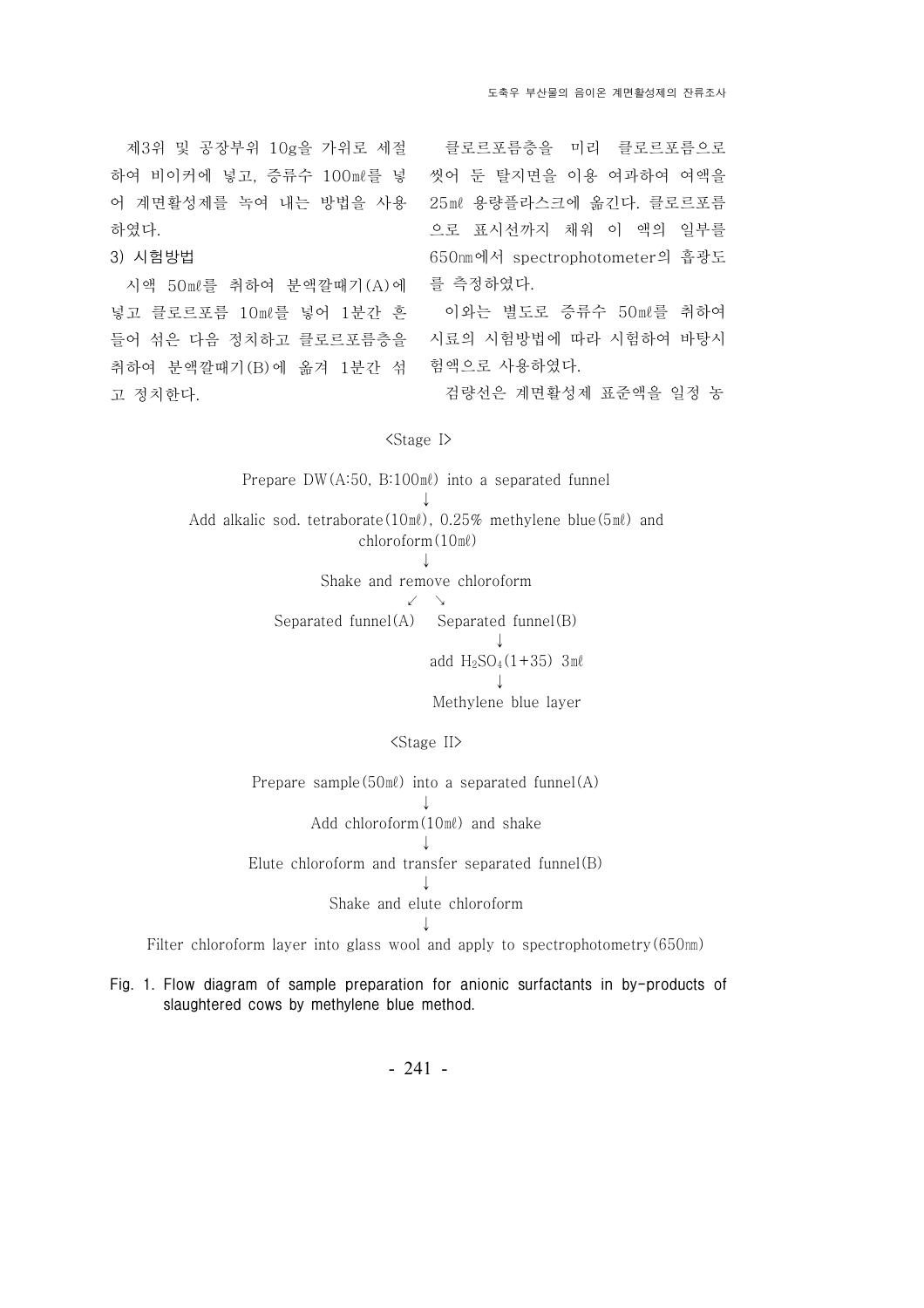도로 단계적으로 취하여 시료의 시험방법 메틸렌블루법을 응용한 계면활성제 표 에 따라 시험하여 계면활성제의 양과 흡 준액 SDS를 0.2, 0.4, 0.8, 1.6 및 광도와의 관계선을 작성하였다.

# 결과 및 고찰

# 1. 시료의 전처리 방법

시료의 전처리 방법으로 수질검사에서 의 메틸렌블루법을 응용하여 시험하였다. 즉, 수질검사에서는 공시시료로 물을 바 로 시액으로 공하는 반면 이 시험에서는 공시시료가 도축우 부산물인 제3위와 공 장부위의 고체상이기 때문에 이를 일정량 채취하여 증류수에 일정시간 담구어 잔류 하는 음이온 계면활성제를 증류수에 녹여 내어 추출하는 방법을 사용하였다. 물이 나 우유 등 액상물질의 경우와 달리 고체 상에서 추출해야 하는 시험이므로 계면활 성제가 물에 잘 녹아 나온다는 점을 이용 하였으며, 부산물 시료나 기타 식품 시료 에서의 전처리 방법이 다각적으로 연구되 어야 할 부분으로 사료된다.

### 2. 표준검량선 작성

3.2ppm 농도로 각 3회 반복분석한 결과  $Y = 0.01038X + 0.04420(r=0.99089)$ 의 회귀방정식을 산출할 수 있었다.

### 3. 회수율 시험

음이온 계면활성제 무잔류로 판정된 시 료를 이용 음이온 계면활성제 표준액을 0.4~1.6ppm의 농도가 되게 하여 메틸렌 블루법을 응용하여 시험한 결과 회수율은 평균 75.5~91.3%의 수준으로 나타나 수 질검사에서의 메틸렌블루법을 응용하여 도축우 부산물이나 기타 식품에 적용하여 도 무방하리라고 사료된다.

# 4. 각 시료별 음이온 계면활성제 잔류 분석 결과

1) 제3위 부위의 잔류분석 결과 도축우의 부산물 중 제3위 503건에 대 한 조사 음이온 계면활성제 잔류분석 결 과 모두 11건에서 음이온 계면활성제가 잔류되어 2.19%의 잔류치를 나타내었으

Table 1. Recovery rates of anionic surfactants in fortified samples by methylene blue spectrophotometry.

| Fortified concentration | No. of sample | Recovery rate $(\%)$ |      |
|-------------------------|---------------|----------------------|------|
|                         |               | Mean $\pm$ SD        |      |
| ()4                     |               | $75.5 \pm 9.8$       | 13.0 |
| 0.8                     | h             | $84.2 \pm 7.5$       | 8.9  |
| 16                      | $\Delta$      | $91.3 \pm 6.7$       | 73   |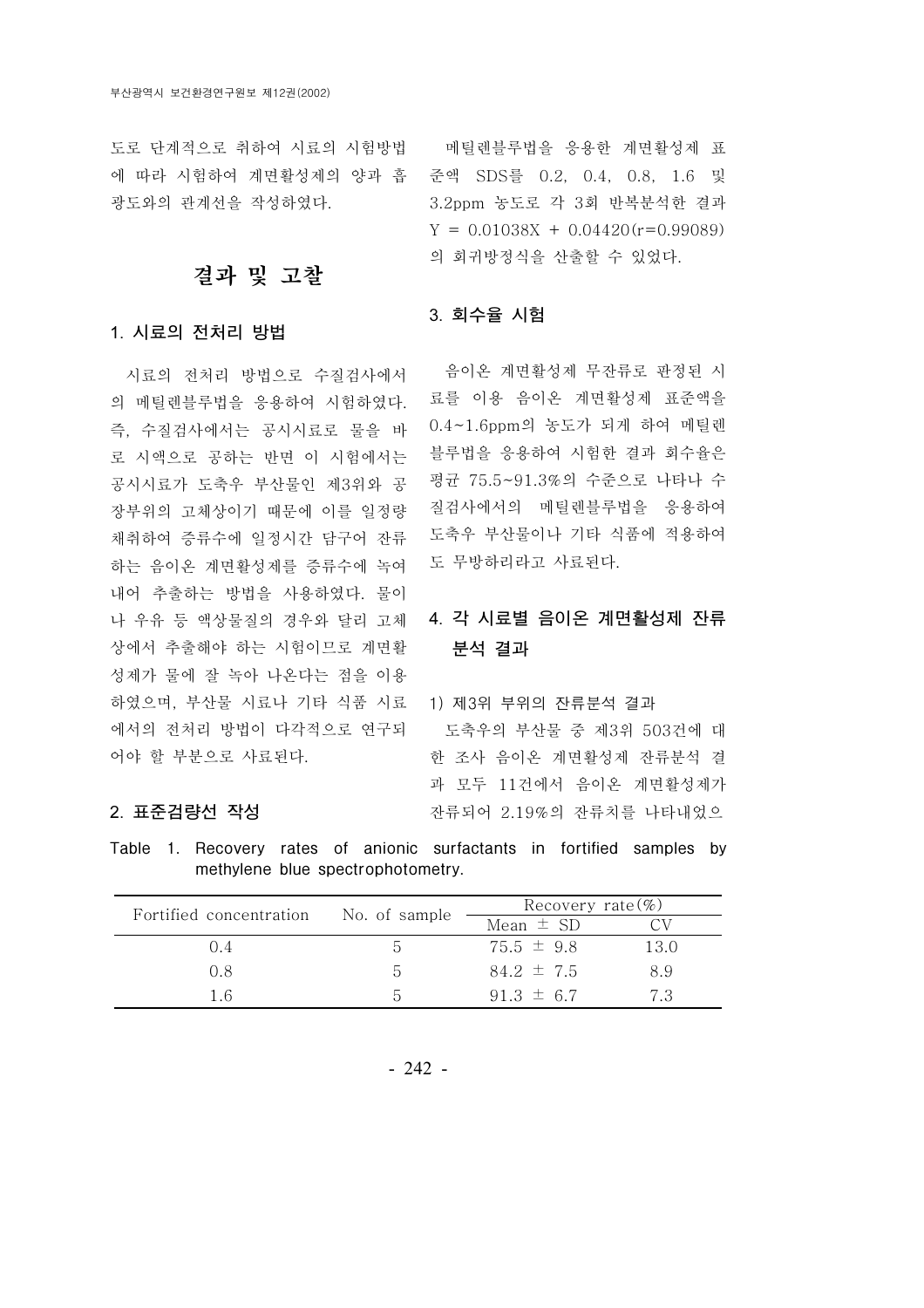이상 3건이 검출되었다.

# 2) 공장 부위의 잔류분석 결과

도축우의 부산물 중 공장 503건에 대 한 조사 음이온 계면활성제 잔류분석 결 과 모두 23건에서 음이온 계면활성제가 잔류되어 4.57%의 잔류치를 나타내었으 며, 이중 0.1ppm 미만이 12건, 0.1~0.99 제의 잔류분석에 사용 가능한 방법으로 ppm이 10건 및 1.0ppm 이상 1건이 검 사료되었다. 출되었다.

본 시험에서 도축우의 축종별, 성별, 연 령별 차이는 인정되지 않았으며, 부위별 로는 제3위 부위보다 공장 부위에서 더 높은 검출률을 나타내었으나 검출치의 차 이는 인정되지 않았다.

수질검사에서의 음이온 계면활성제의 한가지 분석법인 메틸렌블루법은 음이온 계면활성제가 메틸렌블루와 착체를 형성 하고 클로르포름 등의 유기용매에 의해 추출되는 것을 이용하여 스펙트로포토메 터에 의해 정량하는 방법으로 본 시험에 서는 수질검사의 물과 달리 시료의 전처 리가 필요하여 그 방법의 하나로 도축우 부산물 중의 음이온 계면활성제를 증류수 에 녹여 내는 방법이 실제 적용이 가능한 지에 대하여 조사해 보고자 하였다.

도축우 부산물에서의 음이온 계면활성 제 잔류에 관한 국내·외 연구가 거의 없 1. Tanaka, H, Huriuchi, Y, Konishi, K 었고, 검사법 및 기준이 확립되어 있지 않아 타 연구자의 시험과 비교할 수 없었 으나, 2001년 이 등 이 메틸렌블루 비색

며, 이중 0.1~0.99ppm이 8건 및 1.0ppm 법을 이용하여 원유중 음이온 계면활성제 를 분석한 결과 원유에서의 음이온 계면 활성제 분석에 메틸렌블루법이 정성 및 정량검사에 적용 가능하다고 보고하였고, 본 시험에서도 회수율이 평균 75.5~91.3% 로 CODEX의 권장기준에 적합한 것으로 나타나 도축우 부산물의 음이온 계면활성

# 결 론

도축우 부산물에서의 음이온 계면활성 제를 분석하기 위한 방법으로 수질검사에 서의 메틸렌블루법을 응용하여 스펙트로 포토메터를 이용 잔류 분석한 결과 도축 우 제 3위와 공장 부위를 일정량 채취 증 류수에 녹여 검출하는 방법이 적용 가능 하였으며, 음이온 계면활성제의 검출율은 각 503건 중 제3위에서 11건으로 2.19 %, 23 4.57% 공장에서 건으로 의 잔류치 를 나타내었고, 회수율은 각 첨가군에서 평균 75.5~91.3%로 CODEX의 권장기준 에 적합하였다.

# 참고문헌

: Determination of surfactants by use of acid phosphate. Anal. Biochem, 66:489~497, 1975.